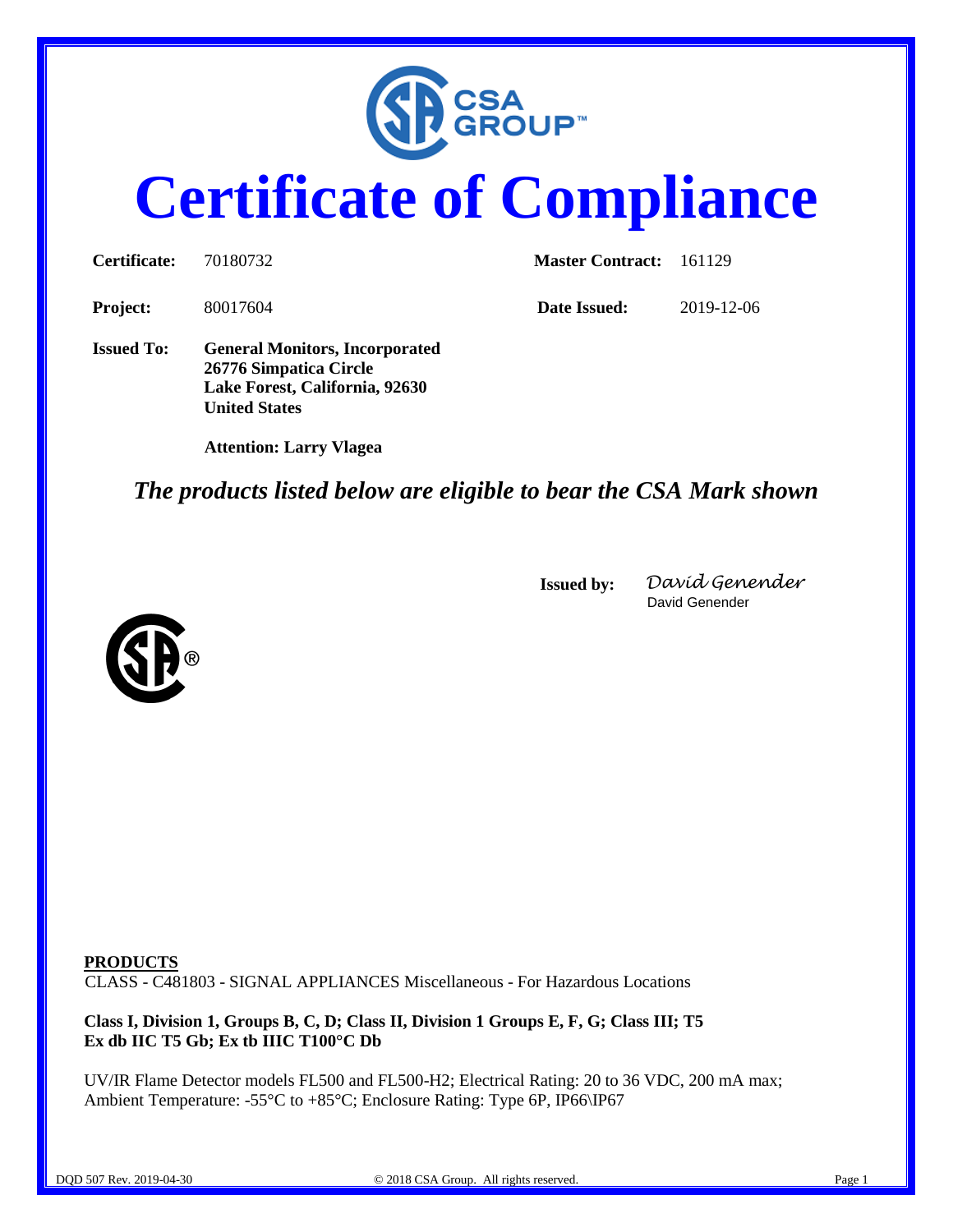

**Certificate:** 70180732 **Project:** 80017604

**Master Contract:** 161129 **Date Issued:** 

Notes:

- 1. The above models are permanently connected, Pollution Degree 2, Overvoltage Category II.
- 2. Mode of operation: Continuous.

3. Environmental Conditions: Extended: -55°C to +85°C, 2000 m max, humidity range of 0% - 95% RH noncondensing.

Conditions of Acceptability:

- 1. Equipment shall be installed by properly trained personnel.
- 2. Potential electrostatic charging hazard; use a damp cloth for cleaning.
- 3. Contact the manufacturer if dimensional information of flameproof joints is needed.

4. Field connections to the FL500 and FL500-H2 shall be appropriately certified for the location and

installed in accordance with wiring method requirements of the local electrical code as applicable.

5. If at any time there is a conflict between the system safety provisions and any relevant local (national or regional) requirements, the local requirements always take precedence.

## **APPLICABLE REQUIREMENTS**

| CAN/CSA Standard C22.2 No. 0-10 (R2015)        | General Requirements - Canadian Electrical Code, Part II                                                                       |  |
|------------------------------------------------|--------------------------------------------------------------------------------------------------------------------------------|--|
| CAN/CSA C22.2 No. 61010-1-12 (R2017)           | Safety Requirements for Electrical Equipment for<br>Measurement, Control, and Laboratory Use – Part 1: General<br>Requirements |  |
| CAN/CSA C22.2 No. 94.1-15 (Second              | Enclosures for Electrical Equipment, Non-Environmental                                                                         |  |
| Edition)                                       | Considerations                                                                                                                 |  |
| CAN/CSA C22.2 No. 94.2-15 (Second              | Enclosures for Electrical Equipment, Environmental                                                                             |  |
| Edition)                                       | Considerations                                                                                                                 |  |
| C22.2 No. 25-1966 (R2014)                      | Enclosures for Use in Class II Groups E, F, and G Hazardous<br>Locations                                                       |  |
| CAN/C22.2 No. 30-1986 (Third Edition)          | Explosion-Proof Enclosures for Use in Class I Hazardous                                                                        |  |
| (R2016)                                        | Locations                                                                                                                      |  |
| CAN/CSA C22.2 No. 60079-0:15 (Third            | Explosive Atmospheres – Part 0: Equipment – General                                                                            |  |
| Edition)                                       | Requirements                                                                                                                   |  |
| CAN/CSA C22.2 No. 60079-1:16 (Third            | Explosive Atmospheres – Part 1: Equipment Protection by                                                                        |  |
| Edition)                                       | Flameproof Enclosures "d"                                                                                                      |  |
| CAN/CSA C22.2 No. 60079-31:15                  | Explosive atmospheres – Part 31: Equipment Dust Ignition                                                                       |  |
| (Second Edition)                               | Protection by Enclosure "t"                                                                                                    |  |
| CAN/CSA C22.2 No. 60529-16 (Second<br>Edition) | Degrees of Protection Provided by Enclosures (IP Code)                                                                         |  |

## **MARKINGS**

The following markings appear on the product: